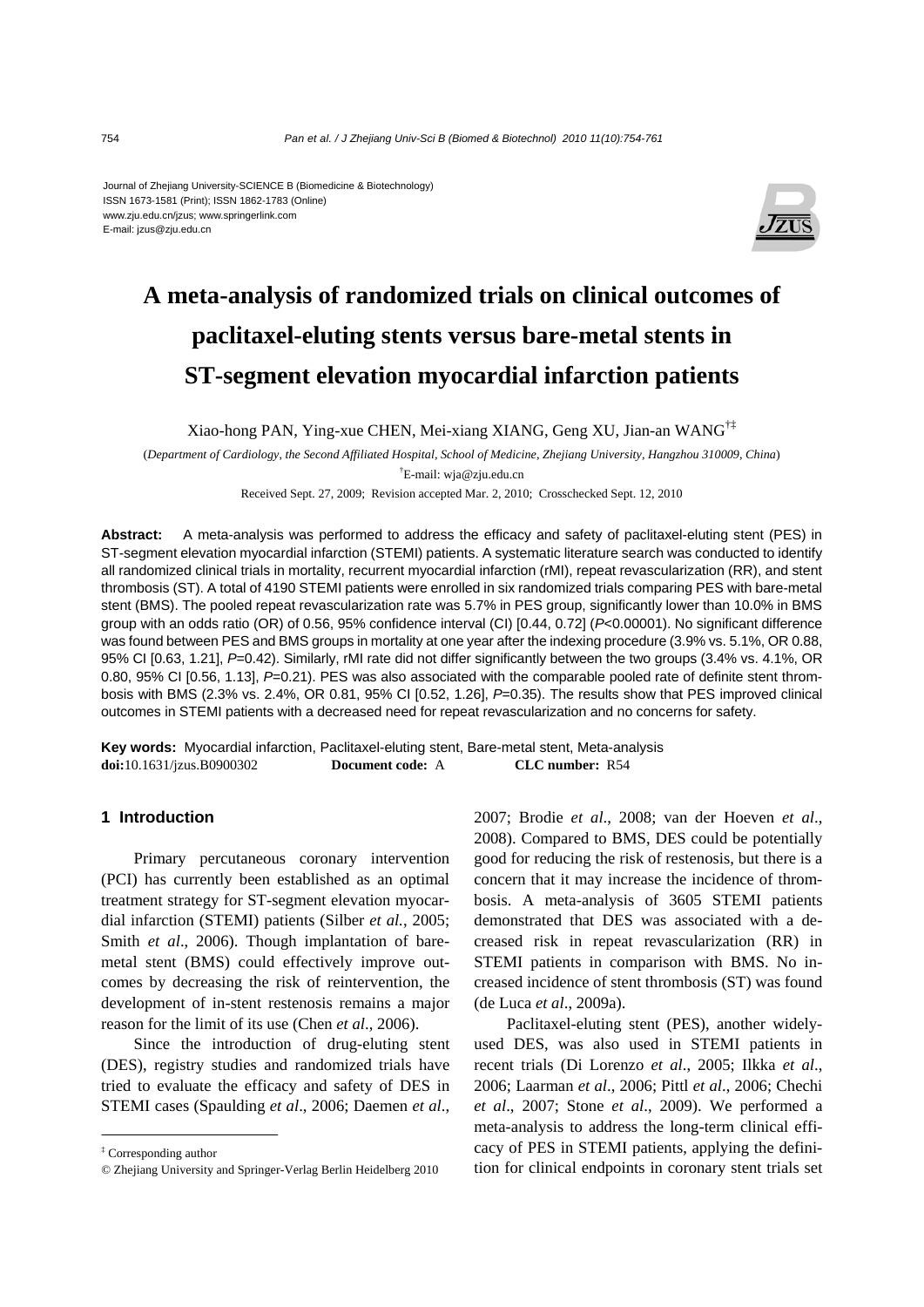by the Academic Research Consortium (ARC) (Cutlip *et al*., 2007).

# **2 Materials and methods**

In this study, we compared PES with BMS in STEMI patients in this study, as described in our previous analyses on the comparison between sirolimuseluting stent (SES) and BMS (Pan *et al*., 2009). There is no conflict of interest statement declared.

# **2.1 Criteria for trial inclusion**

The meta-analysis included randomized clinical trials that compared PES with BMS in STEMI patients followed up for more than six months.

#### **2.2 Data sources and search strategy**

We searched PubMed, EMBASE, ISI Web of Science, and the Cochrane Central Register of Controlled Trials for randomized trials comparing PES with BMS for the management of STEMI. Trials published only in abstract form and conference proceedings from the European Society of Cardiology (ESC), the American College of Cardiology (ACC), and the American Heart Association (AHA) were also searched and included. Relevant information of internet-based sources in cardiology (http://www. cardiosource.com, http://www.clincaltrials.gov, http:// www.clinicaltrialresults.org, http://www.tctmd.com, and http://www.theheart.org) was identified and assessed for possible information on trials of interest. The assessment of pexelizumab in acute myocardial infarction (APEX-AMI), drug elution and distal protection in ST-segment-elevation myocardial infarction (DEDICATION), and facilitated intervention with enhanced reperfusion speed to stop events (FI-NESSE) trials were excluded because of no randomization assignment between PES and other DESs, such as SES and zotarolimus-eluting stent (Ad J van Boven *et al*., 2007; Kelbaek *et al*., 2008; Patel *et al*., 2009). The meta-analysis was fulfilled according to the standard protocol recommended by the Quality of Reporting of Meta-analyses Group (QUOROM) and the guidelines of Cochrane Handbook of Systematic Reviews of Interventions 4.2.6 (http://www.cochrane. org/resources/handbook/).

Searches covered publicly available studies until

May 10th, 2009. Two reviewers were responsible for the extract of studies independently. Disagreements were resolved by consensus.

#### **2.3 Clinical outcomes and definitions**

Mortality, recurrent myocardial infarction (rMI), repeat revascularization (RR), and stent thrombosis (ST) were evaluated as clinical endpoints. RR referred to target lesion revascularization (TLR) and target vessel revascularization (TVR). TLR was defined as repeated PCI or bypass grafting of the target lesion and 5-mm segments immediately proximal and distal to the stent. TVR was defined as percutaneous or surgical revascularisation of the stented vessel. Definite ST was taken as ST in this meta-analysis. More specifically, the presence of an ischemic clinical symptom together with an angiographically confirmed thrombus involving the study stent was defined as ST in this meta-analysis (Cutlip *et al*., 2007; Pan *et al*., 2009).

## **2.4 Statistical analysis**

RevMan software Version 4.2.8 (the Nordic Cochrane Centre, the Cochrane Collabration, Copenhagen, Denmark) was used for statistical analyses. The outcomes were summarized and compared as odds ratios (ORs) with 95% confidence intervals (CIs). Publication bias was assessed with funnel plots as well as the adjusted rank correlation test. Heterogeneity across studies was assessed by the Cochrane test. In the presence of significant heterogeneity, the pooled ORs were calculated with the DerSimonian and Laird random-effect models. Otherwise, Mantel-Haenszel method with a fixed-effect model was adopted for statistics. All *P* values were two-sided, and *P*<0.05 was considered significant.

#### **3 Results**

#### **3.1 Eligible trials**

Overall six randomized clinical trials comparing PES with BMS in STEMI patients were included. A total of 4190 patients were involved: 1344 for the BMS group and 2846 for the PES group (Di Lorenzo *et al*., 2005; Ilkka *et al*., 2006; Laarman *et al.*, 2006; Pittl *et al.*, 2006; Chechi *et al.*, 2007; Stone *et al.*, 2009). The main characteristics were summarized in Table 1.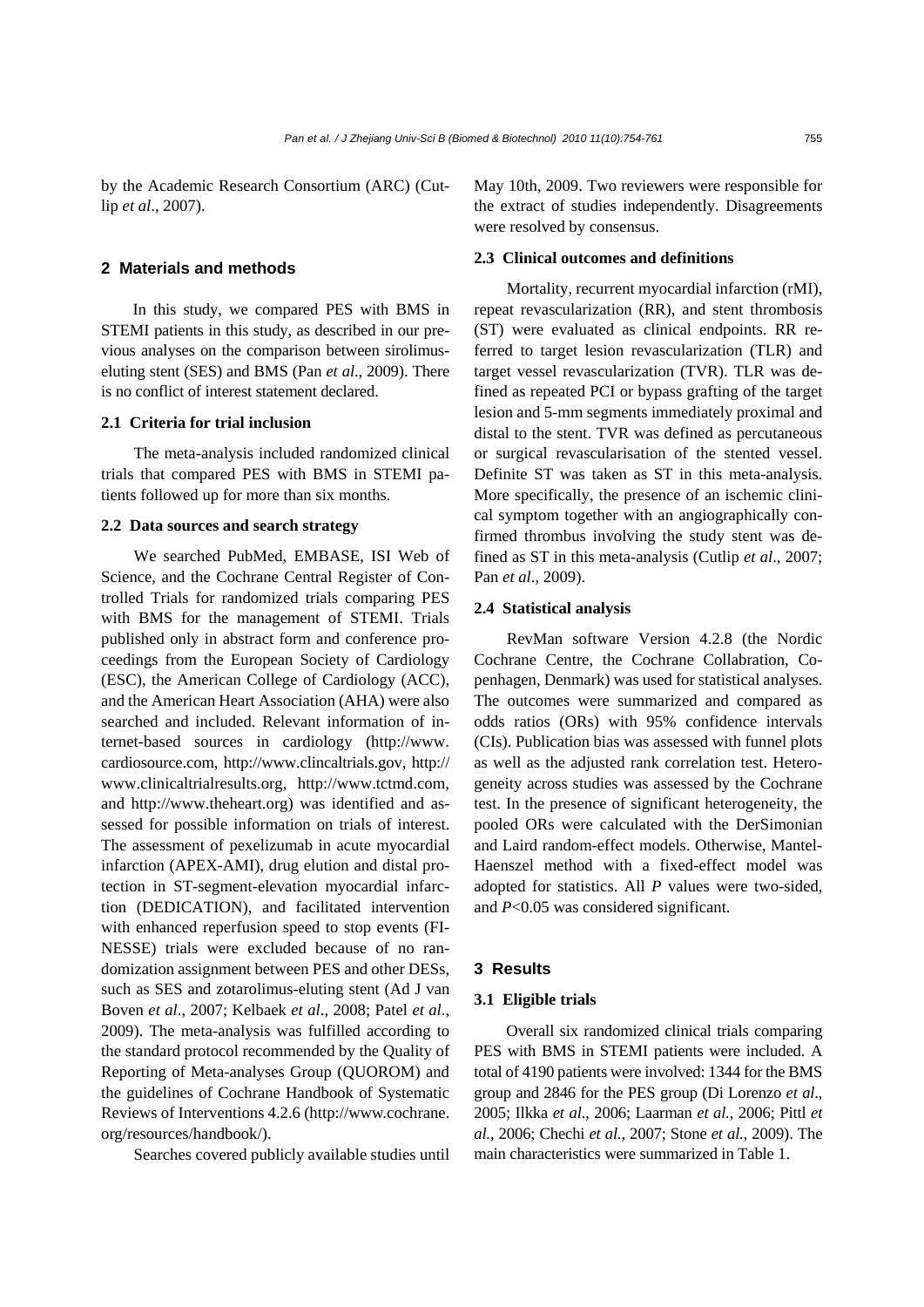| Trial              | Design | Stent type                              | No. of patients |            |       |                                                                                                       | Medication of             |
|--------------------|--------|-----------------------------------------|-----------------|------------|-------|-------------------------------------------------------------------------------------------------------|---------------------------|
|                    |        |                                         | <b>BMS</b>      | <b>PES</b> | Total | Facilitation                                                                                          | thienopyridine<br>(month) |
| <b>BASKET-AMI</b>  | R. SC  | Taxus vs. Vision                        | 74              | 67         | 141   | The use of glycoprotein IIb/IIIa in-<br>hibitors was at the discretion of the<br>physician            | $\geq 6$                  |
| <b>HAAMU-STENT</b> | R, SC  | Taxus Express vs.<br>Liberté            | 82              | 82         | 164   | All patients randomly received throm-<br>bolytic or abciximab previously                              | 12                        |
| HORIZONS-AMI       | R, MC  | Taxus Express vs. 749<br><b>Express</b> |                 | 2257       | 3006  | All patients randomly received heparin<br>plus glycoprotein IIb/IIIa inhibitors<br>or bivaludin alone | $\geq 6$                  |
| <b>PASEO</b>       | R. SC  | PES vs. BMS                             | 90              | 90         | 180   | All patients received glycoprotein IIb/<br>IIIa inhibitors previously                                 | 12                        |
| <b>PASSION</b>     | R, BC  | Taxus Express2 vs.<br>Express2/Liberté  | 309             | 310        | 619   | The use of glycoprotein IIb/IIIa in-<br>hibitors was at the discretion of the<br>operator             | $\geq 6$                  |
| <b>SELECTION</b>   | R, SC  | Taxus vs. Express                       | 40              | 40         | 80    | All patients received abciximab                                                                       | 9                         |

**Table 1 Main characteristics of the study trials** 

BASKET-AMI: Basel stent Kosten-Effektivitäts in acute myocardial infarction trial; HAAMU-STENT: Helsinki area acute myocardial infarction treatment re-evaluation—should the patient get a drug-eluting or a normal stent; HORIZONS-AMI: harmonizing outcomes with revascularization and stents in acute myocardial infarction; PASEO: paclitaxel- or sirolimus-eluting stent versus bare-metal stent in primary angioplasty; PASSION: paclitaxel-eluting stent versus conventional stent in myocardial infarction with ST-segment elevation; SELECTION: single-center randomized evaluation of paclitaxel-eluting versus conventional stent in acute myocardial infarction; R: randomized; SC: singlecenter; MC: multicenter; BC: bi-center; PES: paclitaxel-eluting stent; BMS: bare-metal stent

Four trials, including Helsinki area acute myocardial infarction treatment re-evaluation—should the patient get a drug-eluting or a normal stent (HAAMU-STENT), harmonizing outcomes with revascularization and stents in acute myocardial infarction (HO-RIZONS-AMI), the paclitaxel-eluting stent versus conventional stent in myocardial infarction with ST-segment elevation (PASSION), and single-center randomized evaluation of paclitaxel-eluting versus conventional stent in acute myocardial infarction (SELECTION), were two-arm designed studies. The other two trials, namely, Basel stent Kosten-Effektivitäts in acute myocardial infarction trial (BASKET-AMI) and paclitaxel- or sirolimus-eluting stent versus bare-metal stent in primary angioplasty (PASEO) trials, were three-arm designed studies (Di Lorenzo *et al*., 2005; 2009; Pittl *et al*., 2006). STEMI patients received implantation of PES, SES, or BMS randomly at a 1:1:1 ratio. HAAMU-STENT and HORIZONS-AMI trials both incorporated twofactorial randomized phases (Ilkka *et al*., 2006; Stone *et al.*, 2009). Before PCI procedure, all patients in HAAMU-STENT trial randomly received thrombolytic or abciximab, and all patients in HORIZONS-AMI trial randomly received heparin plus glycoprotein IIb/IIIa inhibitors or bivaludin alone. Glycoprotein IIb/IIIa inhibitors were medicated at the

discretion of the doctor in BASKET-AMI and PAS-SION trials. All patients received glycoprotein IIb/IIIa inhibitors in PASEO and SELECTION trials (Laarman *et al*., 2006; Pittl *et al*., 2006; Chechi *et al*., 2007). In five trials which described the details of stents, Taxus serial products (Boston Scientific, Natick, MA, USA) were applied as PES (Ilkka *et al*., 2006; Laarman *et al.*, 2006; Pittl *et al.*, 2006; Chechi *et al.*, 2007; Stone *et al.*, 2009). Four trials, including HAAMU-STENT, HORIZONS-AMI, PASSION, and SELECTION, took Express, Express2 or Liberté stents of the same platform as the control group (Ilkka *et al*., 2006; Laarman *et al.*, 2006; Chechi *et al.*, 2007; Stone *et al.*, 2009). Antiplatelet therapy with thienopyridine and indefinite aspirin was recommended after the indexing procedure. All patients were followed up for at least one year, except for the SE-LECTION trial with seven-month follow-up. Clinical follow-up was completed for 4071 (97.2%) patients.

#### **3.2 Mortality**

Fig. 1 shows the number of patients who died during the long-term clinical follow-up with the OR for each trial. None of the individual trials showed significant difference between patients who received PES or BMS. The overall mortalities in the PES and DES groups were 3.9% and 5.1%, respectively. No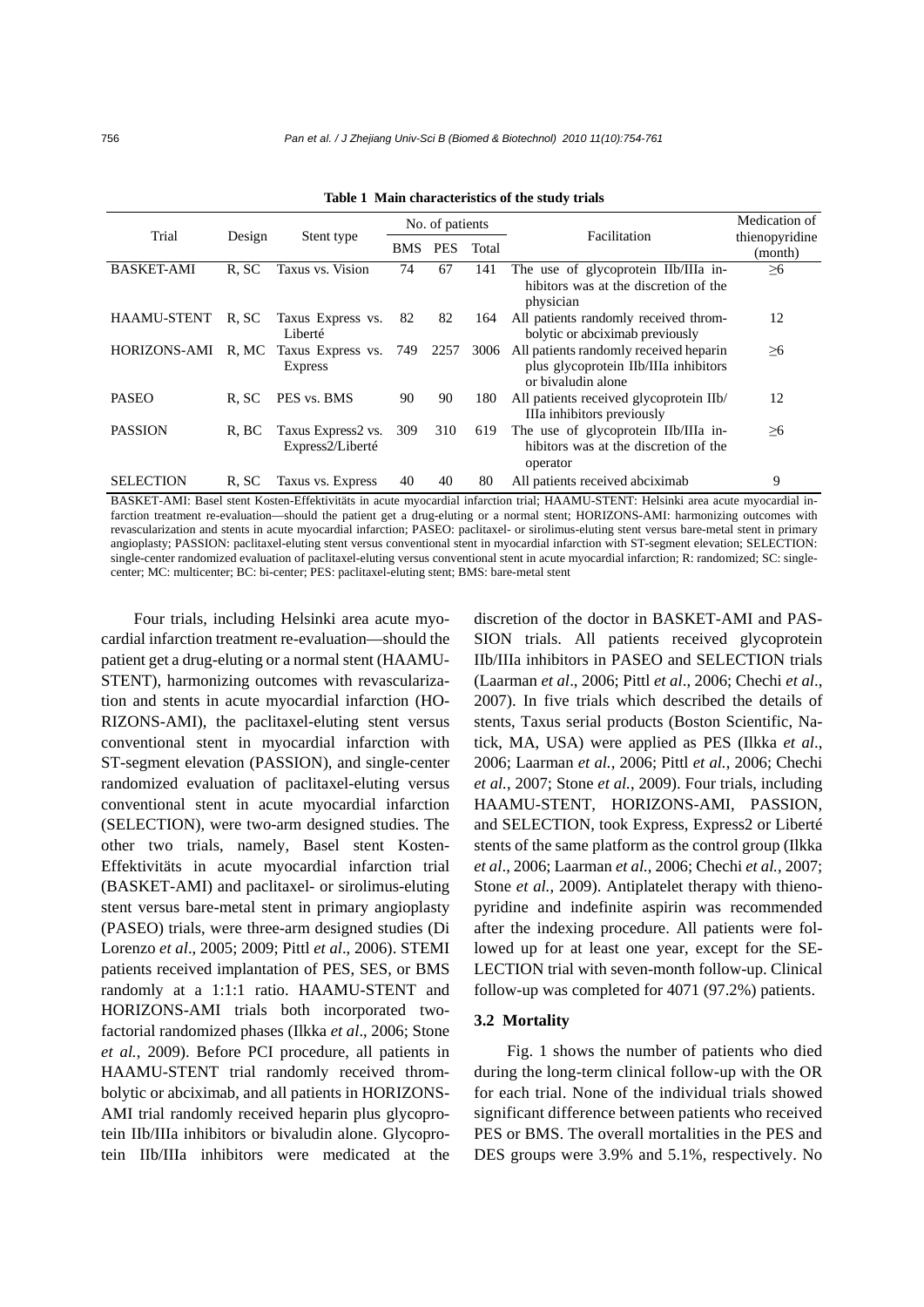statistical difference between the two groups was observed (OR 0.88, 95% CI [0.63, 1.21], *P*=0.42).

#### **3.3 Recurrent myocardial infarction rate**

The pooled rMI rates with PES and BMS were 3.4% and 4.1%, respectively. Our pooled estimates did not demonstrate significant difference (OR 0.80, 95% CI [0.56, 1.13], *P*=0.21) (Fig. 2).

#### **3.4 Repeat revascularization rate**

The available five TVR rates and one TLR rate resulted in 5.7% of pooled RR rate in the PES group. In comparison with 10.1% of RR rate in the BMS group, patients in the PES group were associated with a significant reduction in the risk of revascularization

with an OR of 0.56 (95% CI [0.44, 0.72], *P*<0.00001) (Fig. 3).

#### **3.5 Stent thrombosis rate**

The ST rates were 2.3% in the PES group and 2.4% in the BMS group. No significant difference was found between the two groups (OR 0.81, 95% CI [0.52, 1.26], *P*=0.35) (Fig. 4).

#### **3.6 Heterogeneity test and funnel plot analysis**

No significant results were found in the heterogeneity test for all pooled analyses (all *P*>0.05). As shown by the funnel plot analyses, there was no significant evidence of publication bias (data not shown).



Favours PES Favours BMS

**Fig. 1 Forest plot for the comparison of PES and BMS in mortality** 

|                                                | <b>PES</b>                                                                   | <b>BMS</b> |        | OR (fixed)         |                    | Weight | OR (fixed)              |
|------------------------------------------------|------------------------------------------------------------------------------|------------|--------|--------------------|--------------------|--------|-------------------------|
| Trial                                          | n/N                                                                          | n/N        | 95% CI |                    |                    | (%)    | 95% CI                  |
| <b>BASKET-AMI</b>                              | 7/67                                                                         | 4/74       |        |                    |                    | 4.98   | 2.04 [0.57, 7.31]       |
| <b>HAAMU-STENT</b>                             | 1/82                                                                         | 4/82       |        |                    |                    | 5.78   | $0.24$ [0.03, 2.20]     |
| <b>HORIZONS-AMI</b>                            | 81/2257                                                                      | 33/749     |        |                    |                    | 69.92  | $0.81$ [0.53, 1.22]     |
| <b>PASEO</b>                                   | 3/90                                                                         | 6/90       |        |                    |                    | 8.49   | $0.48$ [0.12, 1.99]     |
| <b>PASSION</b>                                 | 5/310                                                                        | 6/309      |        |                    |                    | 8.65   | $0.83$ [0.25, 2.74]     |
| <b>SELECTION</b>                               | 0/40                                                                         | 1/40       |        |                    |                    | 2.17   | $0.33$ [0.01, 8.22]     |
| Total (95% CI)                                 | 2846                                                                         | 1344       |        |                    |                    | 100.00 | $0.80$ [ $0.56$ , 1.13] |
| Total events: 97 (PES), 54 (BMS)               |                                                                              |            |        |                    |                    |        |                         |
|                                                | Test for heterogeneity: Chi <sup>2</sup> =3.99, df=5 (P=0.55), $\hat{f}$ =0% |            |        |                    |                    |        |                         |
| Test for overall effect: $Z=1.25$ ( $P=0.21$ ) |                                                                              |            |        |                    |                    |        |                         |
|                                                |                                                                              |            | 0.01   | 0.1                | 10                 | 100    |                         |
|                                                |                                                                              |            |        | <b>Favours PES</b> | <b>Favours BMS</b> |        |                         |

**Fig. 2 Forest plot for the comparison of PES and BMS in recurrent myocardial infarction**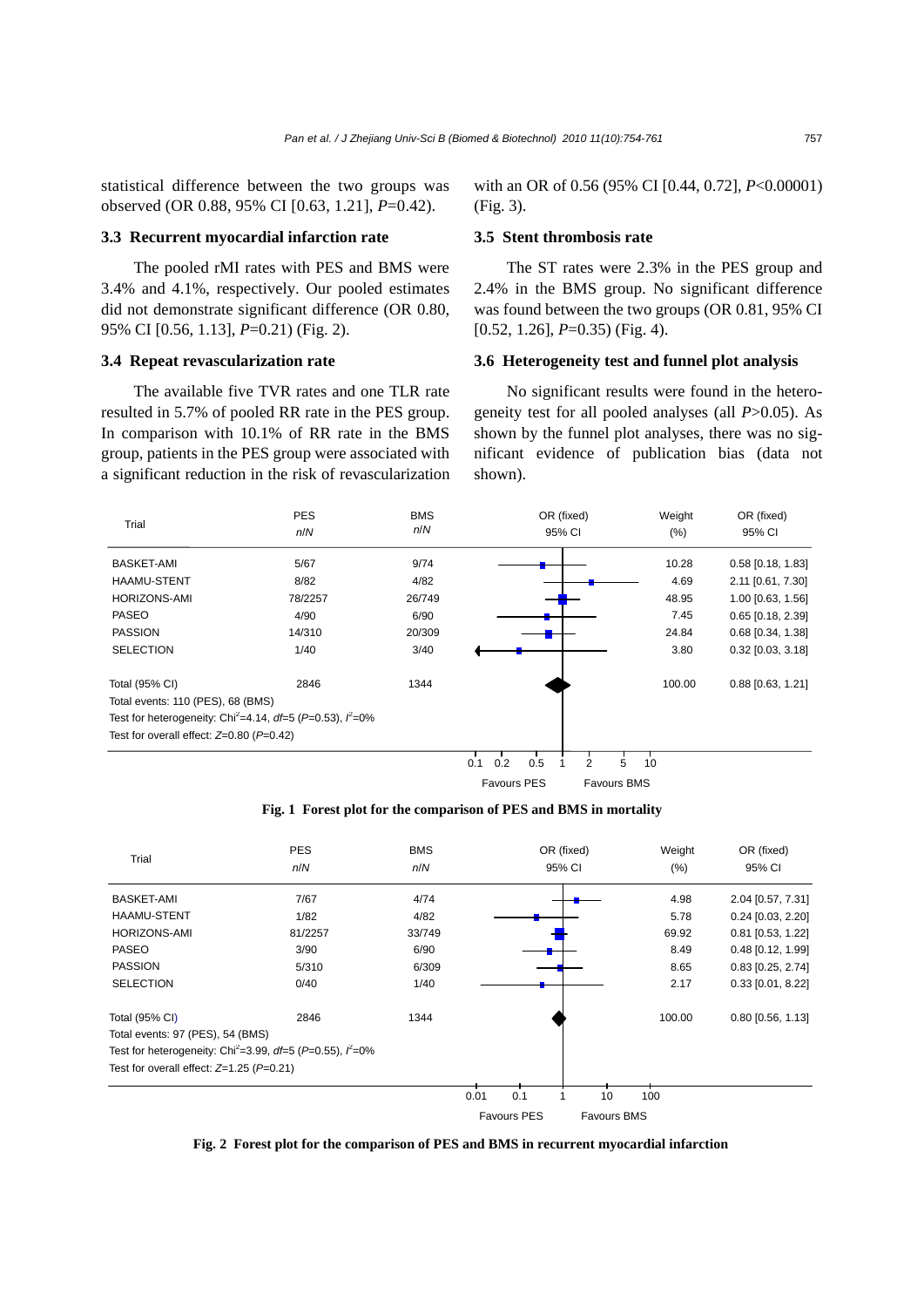

**Fig. 3 Forest plot for the comparison of PES and BMS in repeat revascularization** 



**Fig. 4 Forest plot for the comparison of PES and BMS in definite stent thrombosis** 

#### **4 Discussion**

A meta-analysis of six randomized trials was performed in this study to evaluate the clinical efficacy and safety of PES in acute STEMI patients in comparison with BMS. The main finding is that implantation of PES significantly reduced the risk of RR without safety concerns.

Previous published meta-analysis papers have compared PES versus BMS at six months with three trials, SES versus BMS at one year or longer, and DES versus BMS at one year or longer (Moreno *et al.*, 2007; de Luca *et al.*, 2009a; 2009b; Iijima *et al.*, 2009; Pan *et al*., 2009). The results of our meta-analysis confirmed and expanded the previous studies on the

effect of DES on STEMI patients. DES was associated with a remarkable decrease of the need for RR and no significant change was found in mortality, rMI, or ST rates when compared with BMS in STEMI patients. No individual randomized trial or metaanalysis comparing PES and BMS involving a considerable number of STEMI patients at various clinical risks reported a significant difference in mortality and rMI rates up to one year.

Clinical follow-ups of STEMI patients were prolonged to find out whether lower RR rate needs to be translated into lower morbidity and rMI rates, which is very important. Benefits of DES over BMS in decreasing rates of the two-year mortality and RR were reported in 3379 STEMI patients (Mauri *et al.*, 2008).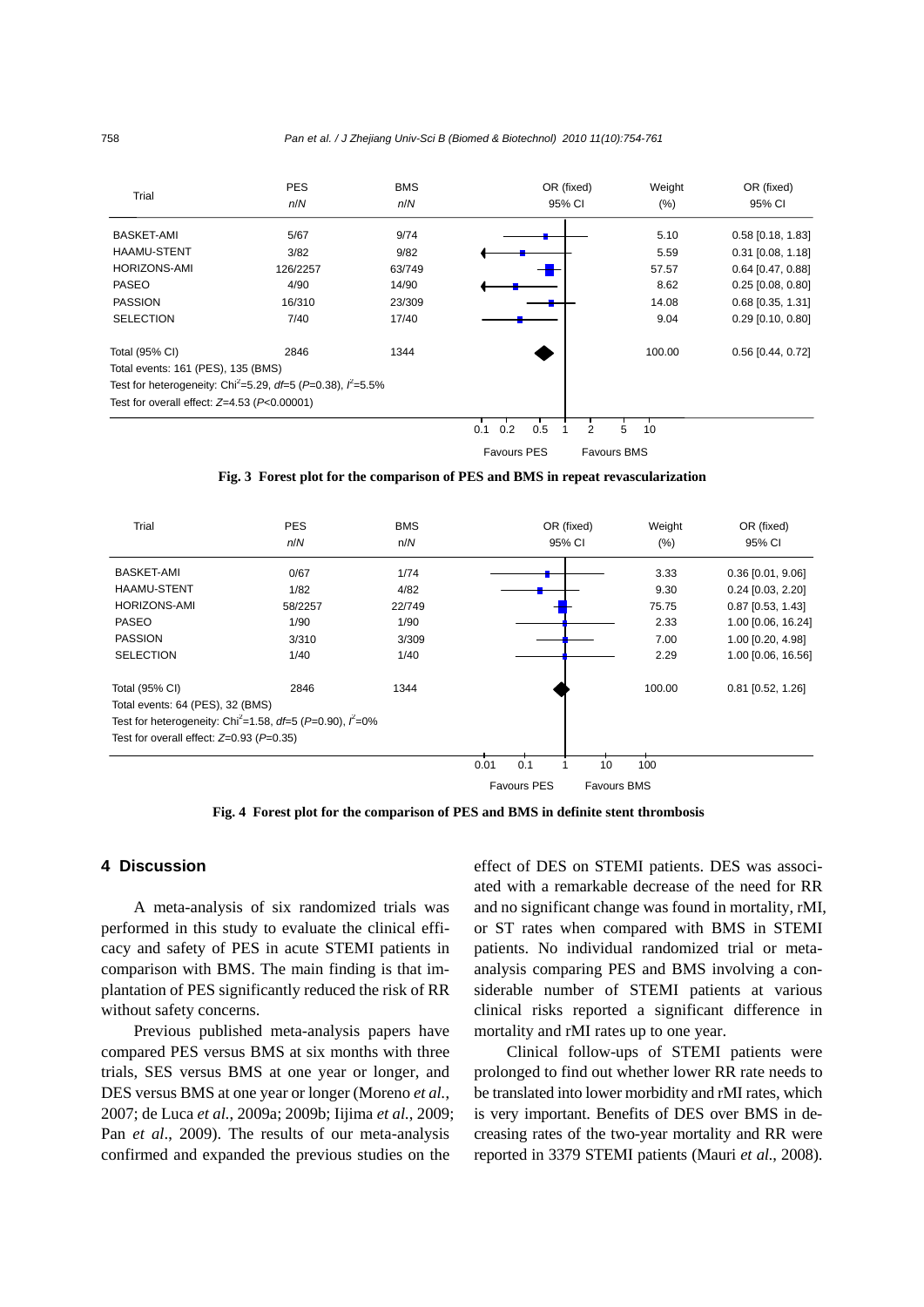On the contrary, investigators of the global registry of acute coronary events (GRACE) found increased mortality in DES compared to BMS from six months to two years in 5093 STEMI patients (Steg *et al*., 2009). PASSION is currently the only randomized trial publishing two-year follow-up after primary PCI with PES versus BMS in STEMI patients. No evidence of further improvement or attenuation in clinical outcomes was found (Dirksen *et al*., 2008). The Taxus stent evaluated at Rotterdam cardiology hospital (T-RESEARCH) demonstrated no association of PES with significantly lower rates of major adverse cardiac events and TVR in 136 patients when the follow-up time was prolonged from one year to three years (Daemen *et al*., 2007). However, in the Freiburg stent registry (FRIST), DES including PES caused fewer cardiac and non-cardiac deaths than BMS after a four-year clinical follow-up in STEMI patients (Grumann *et al*., 2008). Further investigations of randomized trials are necessary to address the long-term outcomes of PES in STEMI patients.

The concerns about safety of PES in STEMI patients were mostly focused on ST. This catastrophic complication could happen rapidly within 24 h after the indexing procedure (defined as acute ST), or could be delayed to more than one year later (very late ST), especially in cases of dual antiplatelet drug therapy discontinuation (Jaffe and Strauss, 2007). Very late ST cases were reported even more than three years later after PES implantation (Flores-Ríos *et al.*, 2007). The present analysis included only definite ST cases requiring angiographic confirmation with high specificity to avoid heterogeneity. PES in STEMI patients were not associated with increased ST rate up to nearly one year. Actually, no significant difference in definite ST between PES and BMS groups was found at two years in PASSION trial (Dirksen *et al.*, 2008).

The limitations of the present meta-analysis were as follows. Use of aggregate data from published trials instead of individual patient data to lump study outcomes is an inherent limitation. The restrictive definition of ST as being angiographically proven inevitably leads to the underestimation of the real ST events. The patients included in all the trials are STEMI patients, so it would be inappropriate to apply the conclusion of this meta-analysis to all acute coronary syndrome patients. The conclusion may not also be applied to everyday practice in the real world, since the patients in the trials likely received closer medical supervision and probably better adhered to advised medication, especially the continuation of long-term oral dual antiplatelet therapy.

# **5 Conclusions**

PES improved clinical outcomes in STEMI patients with a decreased need for RR and no concerns for safety.

#### **References**

- Ad J van Boven, S.H.H., Tendera, M., Ellis, S.G., de Belder, M.A., Montalescot, G., Widimsky, P., Janssens, L., Andersen, H.R., Adamus, J., Peruga, J.Z., *et al*., 2007. Drug eluting stents (DES) in AMI patients. Insight from FINESSE. *Circulation*, **116**:II\_465.
- Brodie, B.R., Stuckey, T., Downey, W., Humphrey, A., Nussbaum, M., Laurent, S., Bradshaw, B., Metzger, C., Hermiller, J., Krainin, F., *et al*., 2008. Outcomes with drug-eluting stents versus bare metal stents in acute ST-elevation myocardial infarction: results from the Strategic Transcatheter Evaluation of New Therapies (STENT) Group. *Catheter. Cardiovasc. Interv.*, **72**(7): 893-900. [doi:10.1002/ccd.21767]
- Chechi, T., Vittori, G., Biondi Zoccai, G.G., Vecchio, S., Falchetti, E., Spaziani, G., Baldereschi, G., Giglioli, C., Valente, S., Margheri, M., 2007. Single-center randomized evaluation of paclitaxel-eluting versus conventional stent in acute myocardial infarction (SELECTION). *J. Interv. Cardiol.*, **20**(4):282-291. [doi:10.1111/j.1540-8183.2007. 00270.x]
- Chen, M.S., John, J.M., Chew, D.P., Lee, D.S., Ellis, S.G., Bhatt, D.L., 2006. Bare metal stent restenosis is not a benign clinical entity. *Am. Heart J.*, **151**(6):1260-1264. [doi:10.1016/j.ahj.2005.08.011]
- Cutlip, D.E., Windecker, S., Mehran, R., Boam, A., Cohen, D.J., van Es, G.A., Steg, P.G., Morel, M.A., Mauri, L., Vranckx, P., *et al*., 2007. Clinical end points in coronary stent trials: a case for standardized definitions. *Circulation*, **115**(17):2344-2351. [doi:10.1161/CIRCULATIONAHA.106. 685313]
- Daemen, J., Tanimoto, S., Garcia-Garcia, H.M., Kukreja, N., van de Sande, M., Sianos, G., de Jaegere, P.P., van Domburg, R.T., Serruys, P.W., 2007. Comparison of three-year clinical outcome of sirolimus- and paclitaxeleluting stents versus bare-metal stents in patients with ST-segment elevation myocardial infarction (from the RESEARCH and T-SEARCH Registries). *Am. J. Cardiol.*, **99**(8):1027-1032. [doi:10.1016/j.amjcard.2006.11.070]
- de Luca, G., Stone, G.W., Suryapranata, H., Laarman, G.J.,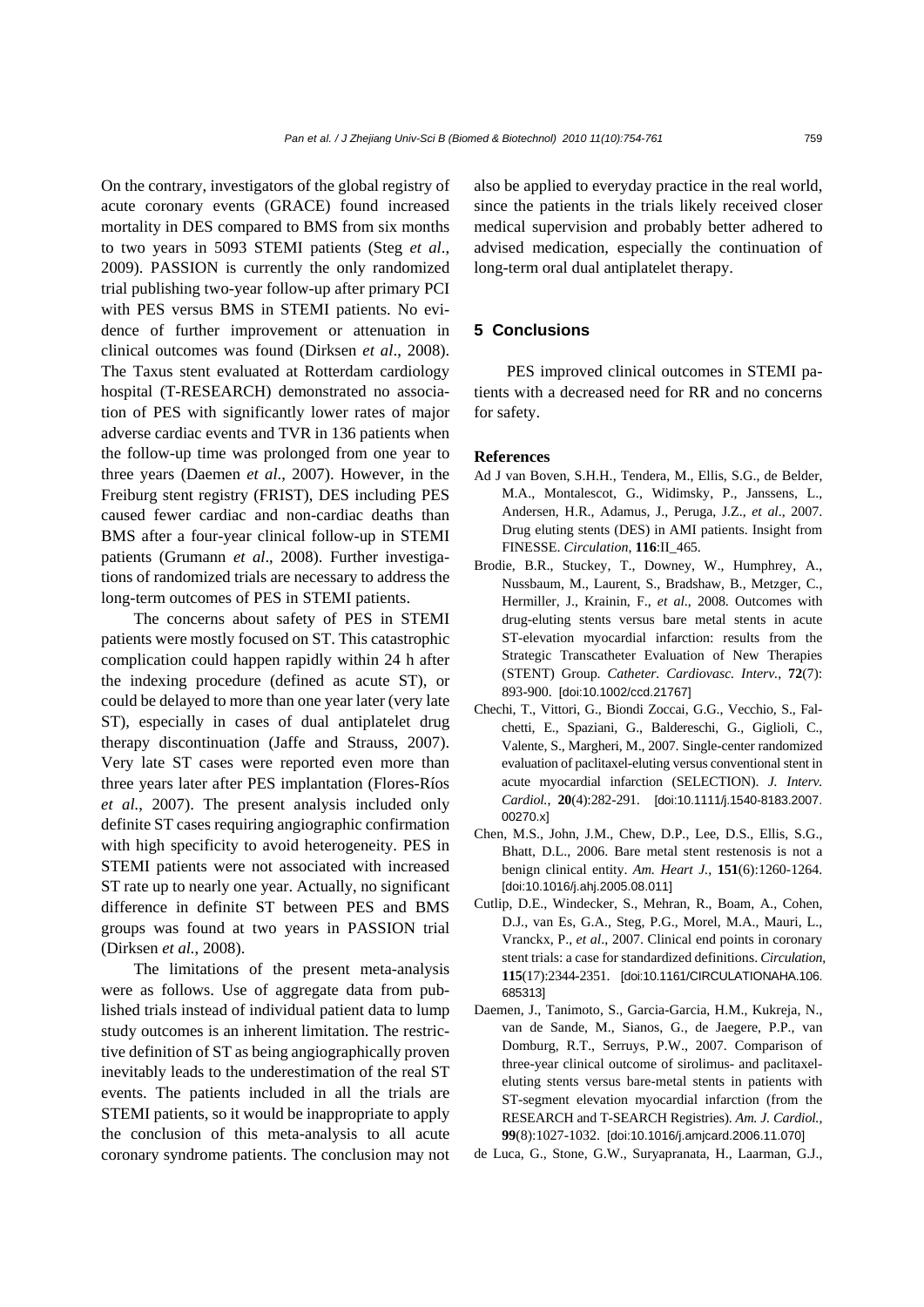Menichelli, M., Kaiser, C., Valgimigli, M., Di Lorenzo, E., Dirksen, M.T., Spaulding, C., *et al*., 2009a. Efficacy and safety of drug-eluting stents in ST-segment elevation myocardial infarction: a meta-analysis of randomized trials. *Int. J. Cardiol.*, **133**(2):213-222. [doi:10.1016/j. ijcard.2007.12.040]

- de Luca, G., Valgimigli, M., Spaulding, C., Menichelli, M., Rocca, H.P., van der Hoeven, B.L., Di Lorenzo, E., de la Llera, L.S., Pasceri, V., Pittl, U., *et al*., 2009b. Short and long-term benefits of sirolimus-eluting stent in STsegment elevation myocardial infarction: a meta-analysis of randomized trials. *J. Thromb. Thrombolysis*, **28**(2): 200-210. [doi:10.1007/s11239-009-0305-7]
- Di Lorenzo, E., Varricchio, A., Lanzillo, T., 2005. Paclitaxel and sirolimus stent implantation in patients with acute myocardial infarction. *Circulation*, **112**(Suppl. II):II-478.
- Di Lorenzo, E., Sauro, R., Varricchio, A., Carbone, G., Cortese, G., Capasso, M., Lanzillo, T., Manganelli, F., Mariello, C., Siano, F., *et al*., 2009. Long-term outcome of drugeluting stents compared with bare metal stents in STsegment elevation myocardial infarction: results of the paclitaxel- or sirolimus-eluting stent versus bare metal stent in Primary Angioplasty (PASEO) Randomized Trial. *Circulation*, **120**(11):964-972. [doi:10.1161/CIRCULA-TIONAHA.108.830372]
- Dirksen, M.T., Vink, M.A., Suttorp, M.J., Tijssen, J.G., Patterson, M.S., Slagboom, T., Kiemeneij, F., Laarman, G.J., 2008. Two-year follow-up after primary PCI with a paclitaxel-eluting stent versus a bare-metal stent for acute ST-elevation myocardial infarction (the PASSION trial): a follow-up study. *EuroIntervention*, **4**(1):64-70.
- Flores-Ríos, X., Marzoa-Rivas, R., Abugattás-de Torres, J.P., Piñón-Esteban, P., Aldama-López, G., Salgado-Fernández, J., Calviño-Santos, R., Vázquez-Rodríguez, J.M., Vázquez-González, N., Castro-Beiras, A., 2007. Late thrombosis of paclitaxel-eluting stents: long-term incidence, clinical consequences, and risk factors in a cohort of 604 patients. *Am. Heart J.*, **155**(4):648-653. [doi:10.1016/j.ahj.2007.11. 027]
- Grumann, T.H.J., Kersting, S., Olschewski, M., Hehrlein, C., Bode, C., 2008. Does DES save lives in ST-segment elevation myocardial infarction after 4 year clinical follow-up? Results from the Freiburg Stent Registry (FRIST). *Eur. Heart J.*, **29**(Abstract Suppl.):575.
- Iijima, R., Byrne, R.A., Dibra, A., Ndrepepa, G., Spaulding, C., Laarman, G.J., Menichelli, M., Valgimigli, M., Di Lorenzo, E., Kaiser, C., *et al*., 2009. Drug-eluting stents versus bare-metal stents in diabetic patients with ST-segment elevation acute myocardial infarction: a pooled analysis of individual patient data from seven randomized trials. *Rev. Esp. Cardiol. (Engl. Ed.)*, **62**(4): 354-364. [doi:10.1016/S1885-5857(09)71662-7]
- Ilkka, V.A., Tierala, M.S., HAAMU-GHOST Study Group, 2006. Randomised comparison of a paclitaxel-eluting and a bare metal stent in STEMI-PCI. The HAAMU-STENTstudy. *Am. J. Cardiol.*, **98**(Suppl. 1):s78.
- Jaffe, R., Strauss, B.H., 2007. Late and very late thrombosis of drug-eluting stents: evolving concepts and perspectives. *J. Am. Coll. Cardiol.*, **50**(2):119-127. [doi:10.1016/j.jacc. 2007.04.031]
- Kelbaek, H., Thuesen, L., Helqvist, S., Clemmensen, P., Klovgaard, L., Kaltoft, A., Andersen, B., Thuesen, H., Engstrøm, T., Bøtker, H.E., *et al*., 2008. Drug-eluting versus bare metal stents in patients with ST-segmentelevation myocardial infarction: eight-month follow-up in the drug elution and distal protection in acute myocardial infarction (DEDICATION) trial. *Circulation*, **118**(11): 1155-1162. [doi:10.1161/CIRCULATIONAHA.107.758698]
- Laarman, G.J., Suttorp, M.J., Dirksen, M.T., van Heerebeek, L., Kiemeneij, F., Slagboom, T., van der Wieken, L.R., Tijssen, J.G., Rensing, B.J., Patterson, M., 2006. Paclitaxel-eluting versus uncoated stents in primary percutaneous coronary intervention. *N. Engl. J. Med.*, **355**(11):1105-1113. [doi: 10.1056/NEJMoa062598]
- Mauri, L., Silbaugh, T.S., Garg, P., Wolf, R.E., Zelevinsky, K., Lovett, A., Varma, M.R., Zhou, Z., Normand, S.L., 2008. Drug-eluting or bare-metal stents for acute myocardial infarction. *N. Engl. J. Med.*, **359**(13):1330-1342. [doi:10. 1056/NEJMoa0801485]
- Moreno, R.S.C., Laarmen, G.J., Tierala, I., Kaiser, C.A., Lopez-Sendon, J.L., 2007. Effectiveness and safety of paclitaxel-eluting stents in patients with ST-segment elevation acute myocardial infarction. *Eurointervention*, **3**:386-391.
- Pan, X.H., Zhong, W.Z., Xiang, M.X., Xu, G., Shan, J., Wang, J.A., 2009. Clinical outcomes of serolimus-eluting stents versus bare metal stents in ST-segment elevation myocardial infarction patients: a meta-analysis. *Chin. Med. J. (Engl.)*, **122**(1):88-92.
- Patel, M.R., Pfisterer, M.E., Betriu, A., Widmisky, P., Holmes, D.R.Jr., O'Neill, W.W., Stebbins, A., van de Werf, F., Armstrong, P.W., Granger, C.B., 2009. Comparison of six-month outcomes for primary percutaneous revascularization for acute myocardial infarction with drugeluting versus bare metal stents (from the APEX-AMI study). *Am. J. Cardiol.*, **103**(2):181-186. [doi:10.1016/j. amjcard.2008.08.066]
- Pittl, U., Kaiser, C., Brunner-La Rocca, H.P., 2006. Safety and efficacy of drug eluting stents versus bare metal stents in primary angioplasty of patients with acute ST-elevation myocardial infarction: a prospective randomized study. *Eur. Heart J.*, **27**(Abstract Suppl.):650.
- Silber, S., Albertsson, P., Aviles, F.F., Camici, P.G., Colombo, A., Hamm, C., Jorgensen, E., Marco, J., Nordrehaug, J.E., Ruzyllo, W., *et al*., 2005. Guidelines for percutaneous coronary interventions. The Task Force for Percutaneous Coronary Interventions of the European Society of Cardiology. *Eur. Heart J.*, **26**(8):804-847. [doi:10.1093/ eurheartj/ehi138]
- Smith, S.C.Jr., Feldman, T.E., Hirshfeld, J.W.Jr., Jacobs, A.K., Kern, M.J., King, S.B.3rd, Morrison, D.A., O'Neil, W.W., Schaff, H.V., Whitlow, P.L., *et al*., 2006. ACC/AHA/